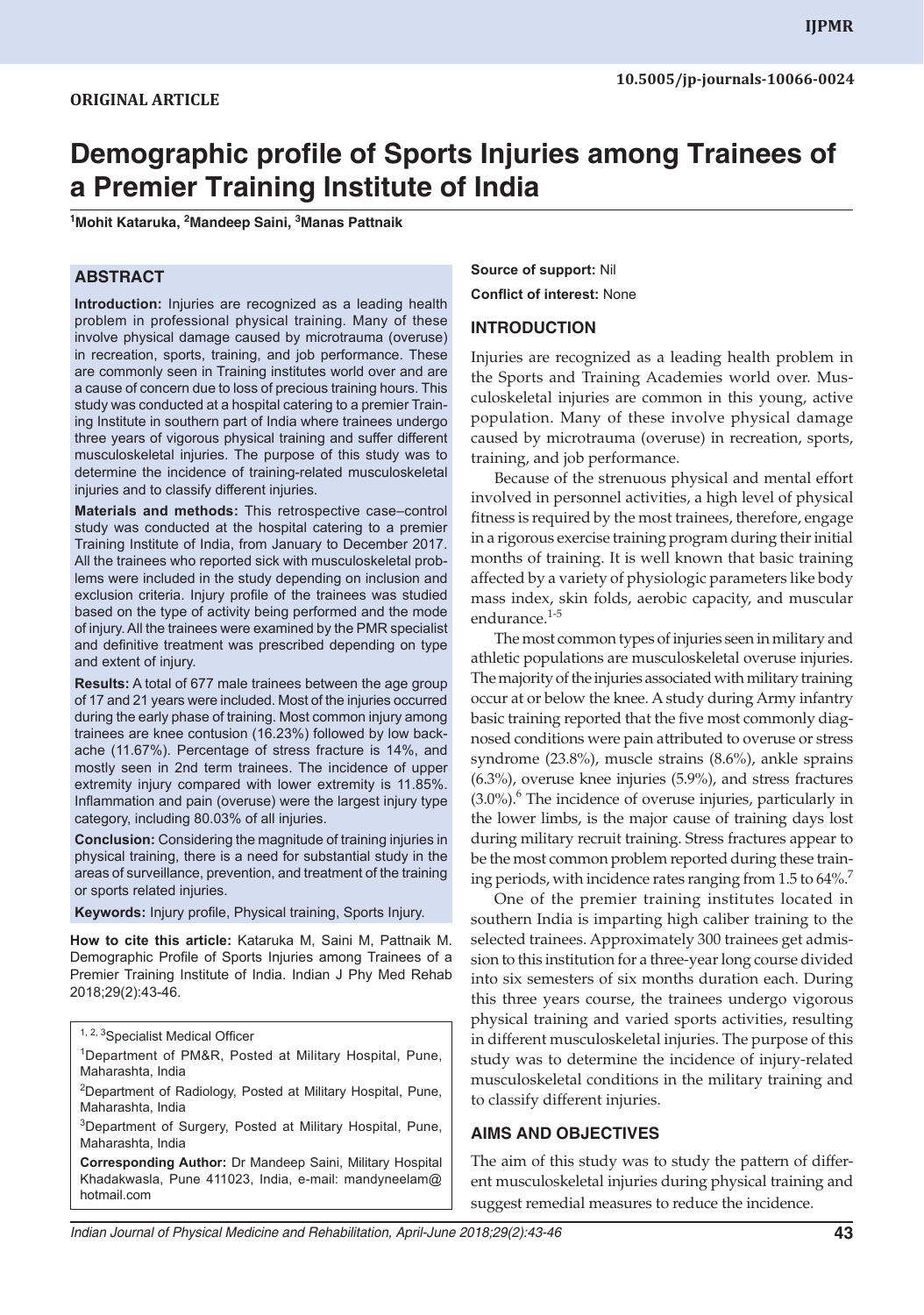#### **MATERIALS AND METHODS**

This retrospective case–control study was conducted at the hospital catering to a premier training institute of southern India from January to December 2017. All the trainees who reported sick with musculoskeletal problems were included in the study depending on the following inclusion and exclusion criteria.

### **Inclusion Criteria**

- Injuries required medical attention for more than 3 days
- Injuries that hampered routine training activity.

## **Exclusion Criteria**

- Injuries that generally heal with rest within 72 hours
- Injuries associated with any systemic disorder.

After getting ethical clearance from the hospital Ethics Committee, all the trainees who fulfilled the above criteria were included in the study. Injury profile of the trainees was done based on the type of activity involved and the mode of injury. After the detailed initial assessment, definitive treatment was prescribed and patients needing supervised treatment were hospitalised.

## **RESULTS**

In our study, all trainees were male in the age group between 17 and 21 years (Tables 1 and 2).

Total upper limb injuries are 69, which include shoulder contusion, dislocation, rotator cuff injury, elbow and wrist contusion, and scaphoid fracture (Graphs 1 to 4).

#### **DISCUSSION**

This case–control study was conducted at hospital located in premier training institute of India from January to

|  |  |  | Table 1: Sick report number from January to December 2017 |  |
|--|--|--|-----------------------------------------------------------|--|
|  |  |  |                                                           |  |

| Jan | $\overline{\phantom{0}}$<br>-eb | March | April | Mav | June                        | July | Auq  | Sep | Oct | Nov  | Dec       |
|-----|---------------------------------|-------|-------|-----|-----------------------------|------|------|-----|-----|------|-----------|
| 599 | 925                             | 966   | 982   | 507 | $ -$<br>$\sim$ $\sim$<br>JJ | 044  | 1129 | 966 | 301 | 1223 | E O<br>JJ |

**Table 2:** Different injuries in cadets based on term

|          | Knee<br>cont | Ankle<br>sprain | LBA   | <b>MTSS</b> | <b>Stress</b><br>tibia | Other<br>fracture | Stress#<br>МT | ITB  | Shoulder<br>pain | <b>Others</b> | Total |
|----------|--------------|-----------------|-------|-------------|------------------------|-------------------|---------------|------|------------------|---------------|-------|
| 6th term | 4            |                 |       |             | 4                      | 8                 | 0             | っ    | 3                | 9             | 45    |
| 5th term | 33           | 14              | 20    | 5           | 12                     | 14                | 5             |      | 10               | 37            | 152   |
| 4th term | 22           | 13              | 15    |             | 8                      | 9                 | っ             |      | 9                | 30            | 122   |
| 3rd term | 17           | 11              | 19    | 20          | 13                     | 6                 | 3             | 9    | 2                | 35            | 135   |
| 2nd term | 23           | 14              | 15    | 17          | 19                     | 6                 |               | 8    | 5                | 43            | 157   |
| 1st term | 11           | 3               | 3     | 9           | 12                     | 4                 | 3             |      |                  | 19            | 66    |
|          | 110          | 62              | 79    | 59          | 68                     | 47                | 20            | 29   | 30               | 173           | 677   |
| $\%$     | 16.23        | 9.16            | 11.67 | 8.71        | 10.04                  | 6.94              | 2.95          | 4.28 | 4.43             | 25.55         |       |

LBA: Low backache; MTSS: Medial tibial stress syndrome; MT: Metatarsal; ITB: Iliotibial tract





**Graph 1:** Multiple bar diagram showing injury pattern based on term. Knee contusion and low backache (LBA) most common among 5th termers may be due to vigorous stress and strain of physical training, and knee contusion is the commonest injury among all term cadets, stress fracture is most common among 2nd termers, whereas MTSS is mostly seen among 3rd term cadets



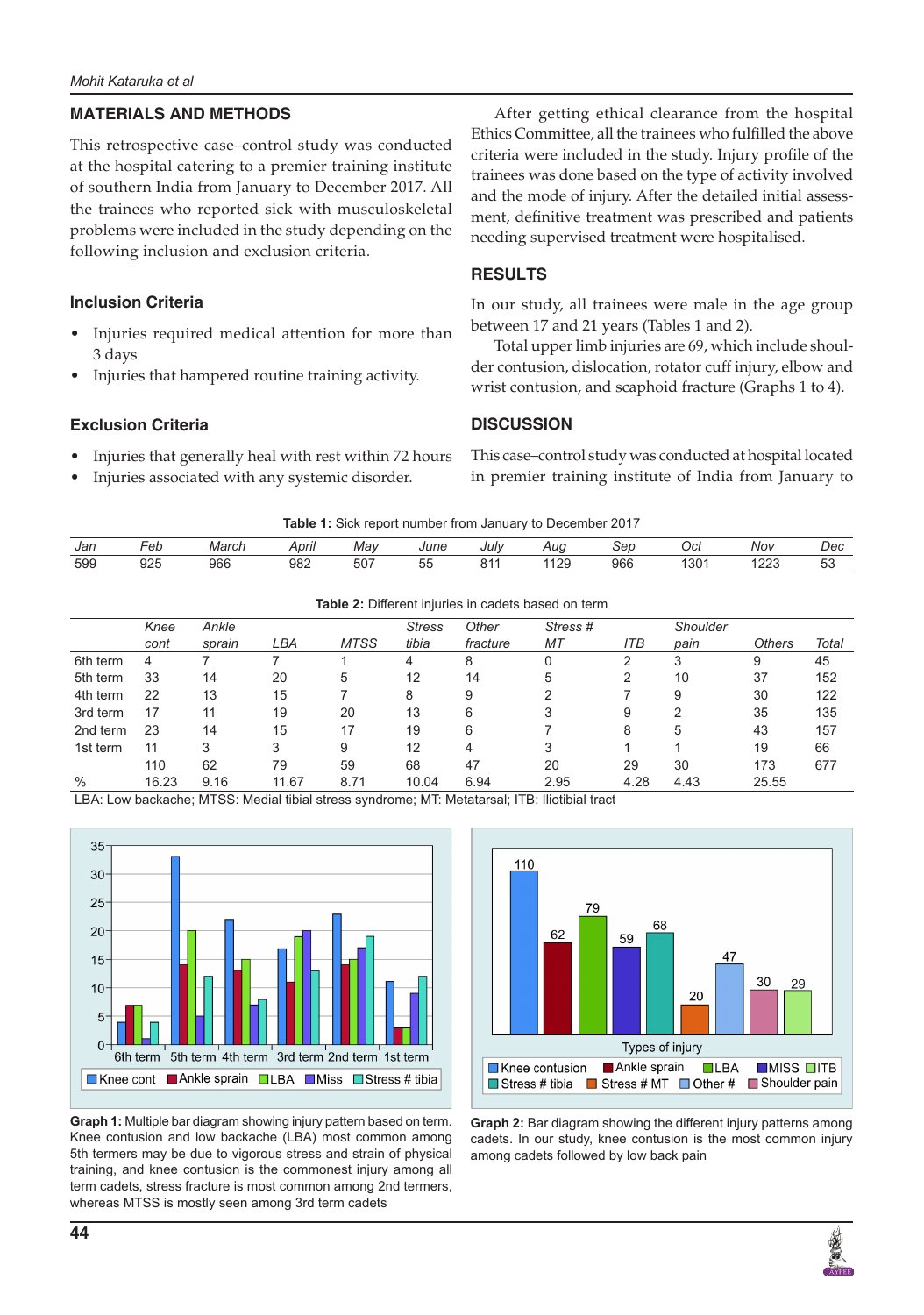*Sports Injury among NDA Cadets*



**Graph 3:** Multiple bar diagram showing rates of stress fracture among cadets. Stress fracture tibia is the most common stress fracture observed in cadets and 2nd term cadets are mostly affected

December 2017. We included totally 677 trainees in our study.

Our study categorizes different injury patterns depending on the duration of training. In this study, we have analyzed different injuries based on the region affected.

In our study from the table that most of the injuries were noted in the 2nd and 5th term trainees, whereas very less number of trainees of 6th term were affected.

Most common injury among trainees was knee contusion (16.23%), followed by low backache (11.67%). Percentage of stress fracture is quite high, 13%. Stress fracture is mostly seen in 2nd term trainees; 29.55% of total stress fractures occurred during 2nd term trainees. Among stress fracture, tibia was the most affecting, this being 77.27%.

Among total injury cases, 2nd term trainees are mostly affected, being 23.19%, and least affected are 6th term trainees percentage, being 6.65. The possible reason may be sudden increase in the physical activity after 1st term and at 6th term, muscle becomes strong enough to resist injuries.

In our study, the incidence of upper extremity injury compared with lower extremity is 11.85%. Kelth G et al<sup>8</sup> found incidence of upper extremity to be 14%, which is quite comparable to our study.

Inflammation and pain (overuse) were the largest injury type category, including 80.03% of all injuries which is also at par with the study done by Kelth G et al.<sup>8</sup> Inflammation and pain of lower extremity and lumber region, being the most common injury, were 29.7 and 11.67% respectively. Upper extremity comprises 10.19% of all injuries and shoulder comprises 62% of upper extremity injury.

According to Keton et al,<sup>6</sup> among 449 trainees, the incidence of the most common injuries was stress fractures



**Graph 4:** Pie diagram showing the incidence of injury at each term; 2nd term cadets are mostly affected followed by 5th term cadets

(13.4%), iliotibial band syndrome (10.9%), patellofemoral syndrome (9.4%), Achilles tendinitis (6.7%), and periostitis (3.1%). In our study, the incidence of stress fracture is 13%, whereas incidence of ITB is 14%.

According to Mitchell et al, $9$  the proportion of stress fracture was 8.6% with tibia being the most common site, 57.6%. In our study, the percentage of stress fracture is quite high, being 13%, and stress fracture tibia was 77%.

This study identifies different injury types that can be targeted and prevented and provides incidence of injury over time. Although some of these injuries may result from acute traumatic causes, they more often result from the cumulative effects of microtraumatic forces that are common in many physical activities and work settings. Activities commonly associated with these injuries can involve (1) overtraining, (2) overexertion, (3) repetitive movements and activities, (4) forceful actions, and (5) extreme joint positions. In addition to their direct effect in causing new injuries, these microtraumatic forces may also exacerbate or extend previous injuries or cause previous injuries to recur, such as in recurrent joint (shoulder) dislocations and recurrent back strains.

#### **Preventive Strategies**

Preventive strategies should be directed at the primary factors contributing to risks for musculoskeletal injuries, such as the amount and level of intensity of the training, and levels of physical fitness. The intervention may include reduction in the amount of running miles, reduced total running volume, running in ability groups, and greater variety in types of training exercises (i.e., multiaxial, neuromuscular, proprioceptive, and agility exercises), gradual build-up of exercise and military hiking, and emphasis on aerobic activities in early training phases before progressing to anaerobic activities and strength conditioning. $8,10$  Special attention may be